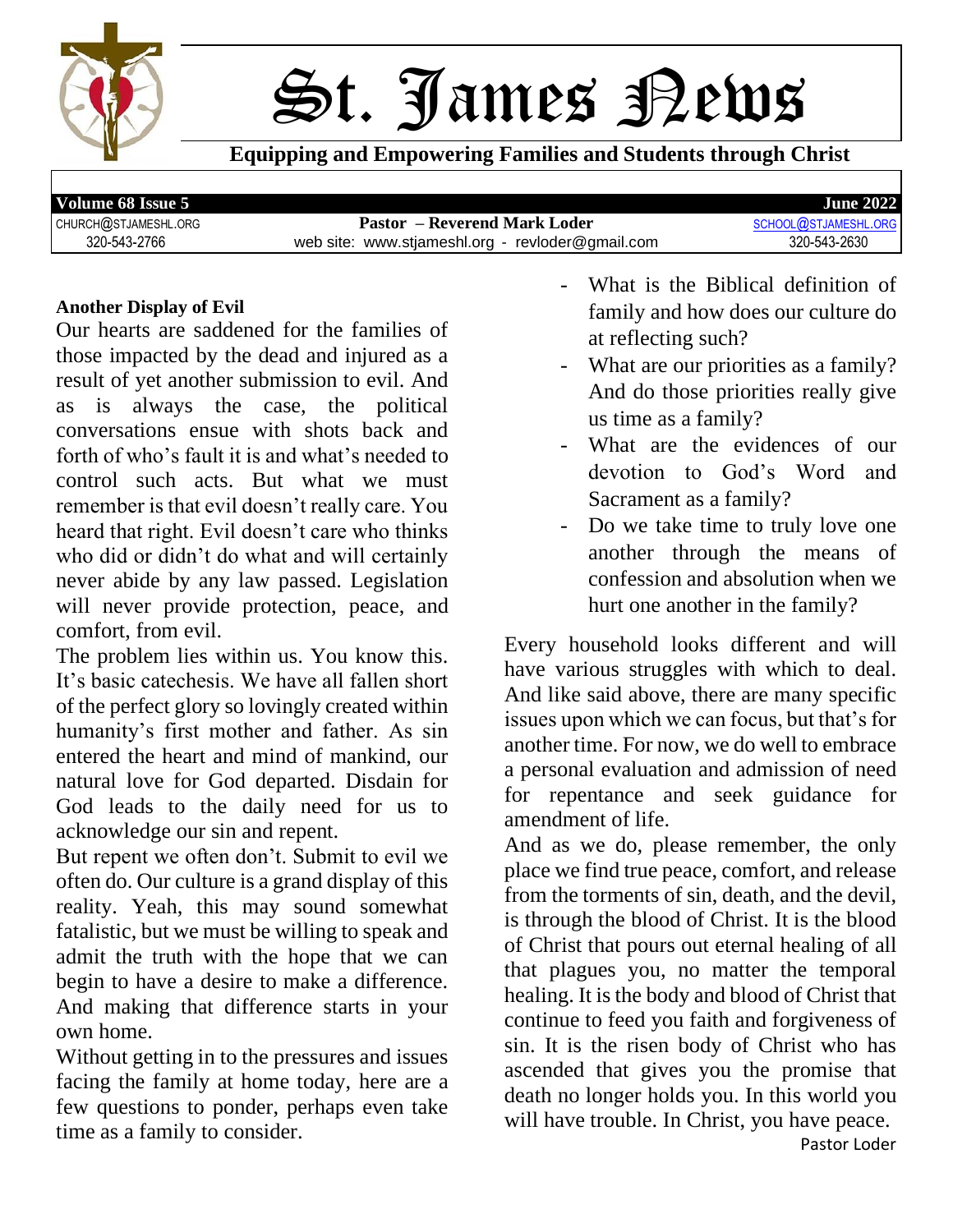### Our Church Records

#### Church Attendance

| Sunday, May 1  | 101 & 173 |
|----------------|-----------|
| Sunday, May 8  | 120 & 127 |
| Sunday, May 15 | 122 & 273 |
| Sunday, May 22 | 117 & 144 |

#### Communion Attendance

| Sunday, May 1  | 191 |
|----------------|-----|
| Sunday, May 8  | 93  |
| Sunday, May 15 | 93  |
| Sunday, May 22 | 86  |

#### **Baptism**

**Laikyn Elizabeth Schmieg** infant daughter of Adam Schmieg and Amy Kruetter on April 30, 2022 by Pastor Loder. She was born on August 24, 2021. Her sponsors are Jenna Brabec and Dellarae Brabec.

**Noah Martin Teske-Holmgard** son of Nickolus and Linda Holmgard on May 8, 2022 by Pastor Loder. He was born on October 1, 2009. His sponsors are Mary and Nate Zeroth.

#### **Transfer In**

**Chelsea Wagner** on April 28, 2022 from St. Paul's Lutheran Church, Watertown, Minnesota.

# *Bible Trivia*

See answers below

- 1. Name two men who were miraculously born of two different previously barren women.
- 2. Who was spoken to by a donkey?
- 3. What Biblical name means "rock"?
- 4. Which is the only gospel in the Bible to record the raising of Lazarus from the dead?
- 5. What act of Paul and Silas while jailed in Philippi caused their jailkeepers to turn to Christianity?

**Answers: 1.** Isaac and Samuel (Genesis 18:21) (I Samuel 1) **2.** Balaam (Numbers 22:22-35) **3.** Peter or Cephas (John 1:42) **4.** John (John 11:1-46) **5.** Paul and Silas stayed in the jail even after the earthquake had opened their cell doors. (Acts 16:28-30

# *Lutheran Women's Missionary***League**

"Let not you hearts be troubled. Believe in God; believe also in Me." Vicar Klumpp reminded us of Jesus' message to us. When we question our path or our destination, Christ assures us that He has prepared a place for us in Heaven. Believing in Jesus is enough; He is the only way to God our Father.

LWML members were treated to a presentation by Viann at the May 2nd meeting: "Gardens and Growing." Pictures of beautiful flower gardens and floral arrangements were viewed, along with identification of many varieties of flowers. Photos of members enjoying past tours of flower gardens brought fun memories. Angela arranged two beautiful floral bouquets, giving artistic hints for color, height and use of a variety of containers. Ann and Diane won the pretty arrangements.

An invitation was received from Bethlehem, Middleville LWML, to attend their prayer service on May 12 at 6:30 p.m. Becky presented a request from the Howard Lake Lions to consider sharing a fund raising meal to be hosted in our school fellowship hall. Profits would be shared between the Lions and LWML. A verbal vote indicated agreement from LWML members.

A group of members tied 15 "Moving Kits", each containing a pillow, twin size bed sheets and pillow case, a towel and a washcloth. St. James Guild members donated 4 twin size bed quilts. A special offering for "Gifts From the Heart" was enough to purchase 80 pocket Bibles. All these items, along with two coffee-themed silent auction baskets, will be delivered to the LWML Convention in June.

Each member and guest took home two potted pansy plants, one to keep and one to share.

"Consider the lilies of the field, how they grow: they neither toil nor spin, yet I tell you, even Solomon in all his glory was not arrayed like one of these." Matthew 6:28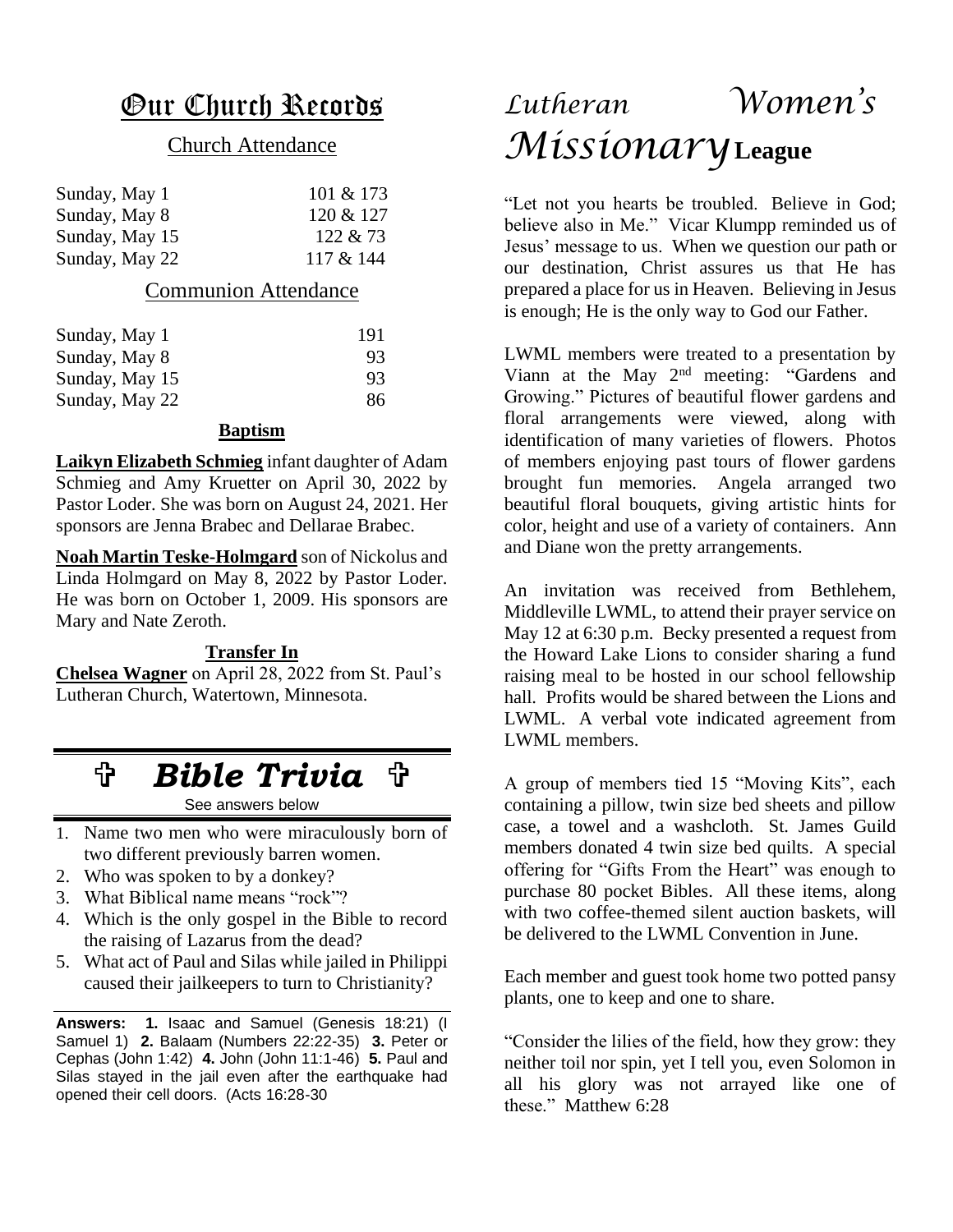

June: Marcus Burau (1), Dorothy Koosman (1), Vicky Glessing (2), Thomas Krohn (3), Steve Weber (3), Mark Drusch (5), Margaret Marketon (5), Kimberly Helmbrecht (6), Ryan Muldoon (6), Debbie Gilbert (7), Jamie Rember (7), Darlene Kliche (8), Devan Stoll (8), Tonya Whitton (8), Joel Koch (9), Stacey Smida (9), Wyatt Stueven (9), Shirley Diers (10), Justin Hassa (10), Steven Heber (10), Marit Gueningsman (12), Stacy Hirsch (12), Jeremy Peterson (12), Jeffrey Schmieg (12), Lesley Stueven (12), Blake Peterson (13), Kelly Salmela (13), Patricia Gabbert (14), John Lind (14), Max Kittock (15), Kobey Woolhouse (15), Destiny Skiles (16), Luke Zander (16), Kayti Heber (17), Carsen Stillwell (17), Macy Yager (17), Patty Diers (19), Jaidyn Wikoff (19), Zachary Hirsch (20), Jason Koch (20), Terry Ostgulen (20), Tami Zander (20), Caleb Diers (21), Peyton Long (21), Delores Glessing (23), Thomas Kittock (25), Alexander Stueven (25), Ethel Wolff (25), Heather Zimmerman (25), Abigail Miller (26), Ian Davis (27), Robert Schendel (27), Joshua Diers (28), Carly Stueven (28), Declan Zillmer (28), Jonah Reich (29), Dellarae Brabec (30),



6/1 Wayne & Sharon Birkholz 6/1 Dennis & Rhonda Frey 6/2 Paul & Jodi Utne 6/3 Bret & Chirstine Stueven 6/4 Paul & Belinda Eklof 6/5 David & Lynn Burbank 6/6 Daniel & Shayla Heller 6/6 Robin & Mary Jo Painschab 6/6 David & Annita Power 6/11 Justin & Sara Niesen 6/16 Kurt & Jodie Bobrowske 6/16 Barrett & Karen Kirchenwitz 6/16 Dean & Chris Koosman 6/17 Jack & Marlene George 6/20 Dale & Bonnie Engel 6/23 Richard & Judith Goepfert 6/23 Joshua & Kathy Stillwell 6/24 Jeremy & Chirstine Cardianal 6/24 David & Amanda Skiles 6/27 Cody & Emily Long 6/28 Andrew & Belinda Jo Estrem 6/29 Joseph & Bernice Pehl 6/29 Wayne & Kelly Wiegand



#### **The Lutheran Hour® Program Guide**

#### **June 2022**

June 5

#### **"A Place in the Choir"**

God's world is like a big, beautiful choir in which everyone has a place and a part to sing. (Colossians 1:15-20)

#### June 12

#### **"God Comes with a Community"**

"God wasn't and isn't a hermit. From eternity, God is the God of community and conversation." (Acts 2:38-39)

#### June 19

#### **"What's on Your Playlist?"**

The Book of Ecclesiastes offers perspective on life's alternating seasons of joy and sadness, gain and loss, war and peace. (Ecclesiastes 3:11)

June 26 **"TBD"**



All are welcome to attend. June 11, 2022 at 8:30 AM Located in the Fellowship Hall.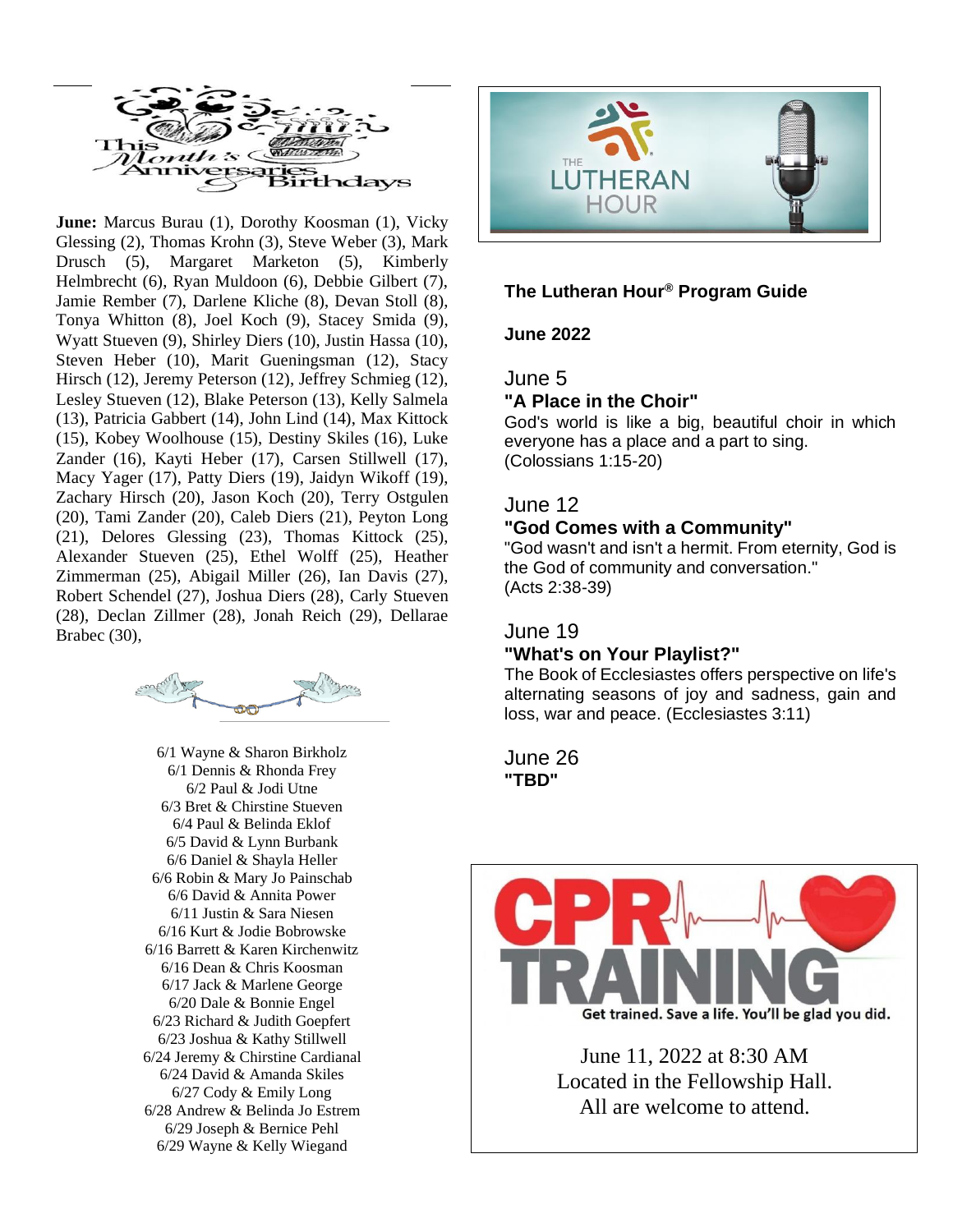#### **The Lutheran Church—Missouri Synod**

#### **Newsletter article –June 2022 What Do You Have That You Have Not Received?**

Some of the disciples of John the Baptist were questioning him about the baptism and preaching of Jesus. John the Baptist replies to their questions in this way: "A person cannot receive even one thing unless it is given him from heaven" (John 3:27).

Now, John the Baptist says this to show that Jesus, His teaching, and His baptism are from heaven. But this statement is true of everything – everything that we have and are in body and soul. In fact, this is what we are taught in the meaning of the Apostles' Creed in *Luther's Small Catechism*.

In the explanation of the Creed's First Article, we learn that God has made us and everything in the universe. Luther says:

> "He has given me my body and soul, eyes, ears, and all my members, my reason and all my senses, and still takes care of them. He also gives me clothing and shoes, food and drink, house and home, wife and children, land, animals, and all I have. He richly and daily provides me with all that I need to support this body and life. He defends me against all danger and guards and protects me from all evil. All this He does only out of fatherly, divine goodness and mercy, without any merit or worthiness in me. For all this it is my duty to thank and praise, serve and obey Him."

In the Second Article of the Creed, we learn that God sent His Son, Jesus, to humble Himself, taking the form of a servant. Luther writes:

> "(Jesus) has redeemed me, a lost and condemned person, purchased and won me from all sins, from death, and from the power of the devil; not with gold or silver, but with His holy, precious blood and with His innocent suffering and death, that I may be His own and live under Him in His kingdom and serve Him in everlasting righteousness, innocence, and blessedness, just as He is risen from the dead, lives and reigns to all eternity."

In the Third Article of the Creed, we learn that the fruits of what Jesus Christ, the Son of God, did are given to us through the work of the Holy Spirit in the Church. Luther explains:

> "That I cannot by my own reason or strength believe in Jesus Christ, my Lord, or come to Him; but the Holy Spirit has called me by the Gospel, enlightened me with His gifts, sanctified and kept me in the true faith. In the same way He calls, gathers, enlightens, and sanctifies the whole Christian church on earth, and keeps it with Jesus Christ in the one true faith. In this Christian church He daily and richly forgives all my sins and the sins of all believers. On the Last Day He will raise me and all the dead, and give eternal life to me and all believers in Christ."

Indeed, a person cannot receive even one thing unless it is given him from heaven. But how easy is this for us to forget about this?

How easy is it for us to think that what we have in this life is because we have earned it? How easy is it for us to forget that even all our skills, the abilities of our hands and minds – the very ethic to work diligently and to seek to get better at these skills – is given to us from heaven, just as John the Baptist said? How easy is it for us to forget that it is Christ alone – and the work of the Holy Spirit – that reveals His salvation to us, delivers it to us, and not our doing?

Sure, we have responsibility for coming to church, for delving into God's Holy Word, and for praying without ceasing. But even these responsibilities are given to us from heaven, not to earn anything but in response to what He has accomplished for us.

A person cannot receive one thing unless it is given to him from heaven. Everything we have, and everything we are  $-$  in both body and soul  $-$  are gifts from God in heaven. Let us then respond in thanksgiving and give back to Him as He asks us to  $-$  with a first-fruits, generous proportion offering of what He has given to us.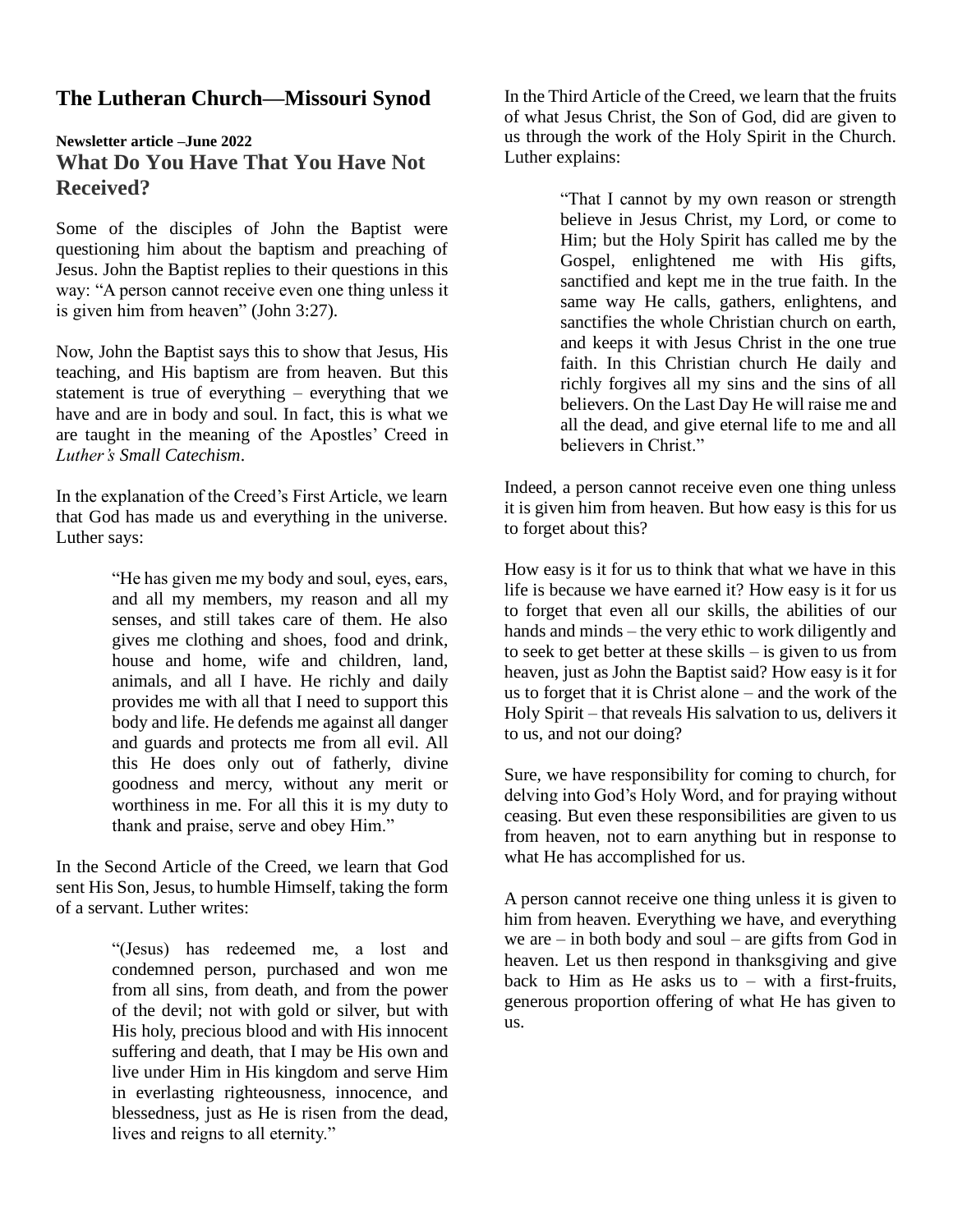## *Our Parish Nurse*

JUNE BLESSINGS AND GREETING,

#### DO YOU HAVE GERD?

Gastroesophageal reflux, known as GERD, is a severe form of heartburn. If it is untreated, it can lead to serious health conditions and complications.

According to Elena Ivanina, a gastroenterologist at Lenox Hill Hospital in New York City, Gerd is on the rise. A study in the JOURNAL OF NEUROGASTROENTEROLOGY AND MOTILITY, FOUND THAT 18-30 % of people in the United States now suffer from this conditionaging and obesity are the key risk factors.

Some other causes are just being male, taking pain relievers, smoking, family history of GERD and not being active, such as getting adequate exercise.

What is going on in your body if it is GERD?

When you swallow, a band of muscle, called a sphincter, around the bottom of our esophagus opens to let food and liquids flow into your stomach. Then It should close- if it doesn't, stomach acid is allowed to irritate or inflame the lining of your esophagus. After time this inflammation can break down the tissue and cause difficulty swallowing, and/or ulceration of the esophagus. Left unchecked, could lead to esophageal cancer.

What is the treatment for GERD?

Medication is the common treatment. Nonprescription drugs such as antacids- these will neutralize the acids in the stomach. Prescriptions to reduce the acid in the stomach are also given. In addition, medication to heal the inflammation of the stomach is important. If this regime does not work, there are other medications can be tried. If too much internal damage has been done, then a surgical procedure can be done which will tighten the sphincter.

What is the best treatment for GERD?

Lifestyle changes to prevent it is best, such as: Losing weight Stopping smoking Exercising Eliminating irritating foods Waiting for several hours before lying down Raising the head of your bed at least 4 inches to prevent acid from backing up Eating more slowly Avoid fatty and fried foods, chocolate, tomato sauce, alcohol, garlic, onion and caffeine Evaluate the stress in your life- can you make changes to cut down on things that cause you stress. Share your concerns with a trusted friend How is it diagnosed? The Medical provider will do a thorough history and can generally identify GERD An endoscopy may be done pH testing or monitoring a person's acid levels for a day will identify GERD

Enjoy time with Family and friends as the summer time seems to fly by so rapidly, remember father's on Father's Day, Graduates from high school and college, wedding celebrations and other times to spend time together.

I appreciated the cards, prayers and good wishes following my recent heart attack and stent placement. How quickly health can change and as a result many other changes follow. The "totally out of control" feeling really has made me stop and consider many things. Be sure to take care of yourself and take an inventory of your overall health.

> Your Parish Nurse, *Darlene*

Dear Friends,

It's been a wonderful year of serving as vicar here at St. James church and school. Pastor Loder warned me my first day that once the school year started, the year would fly by, and that was entirely true. It's hard to grasp that our time with you all is coming to a close, although the empty packing boxes staring at us at home are helping us remember. My family and I have learned a lot, enjoyed being among